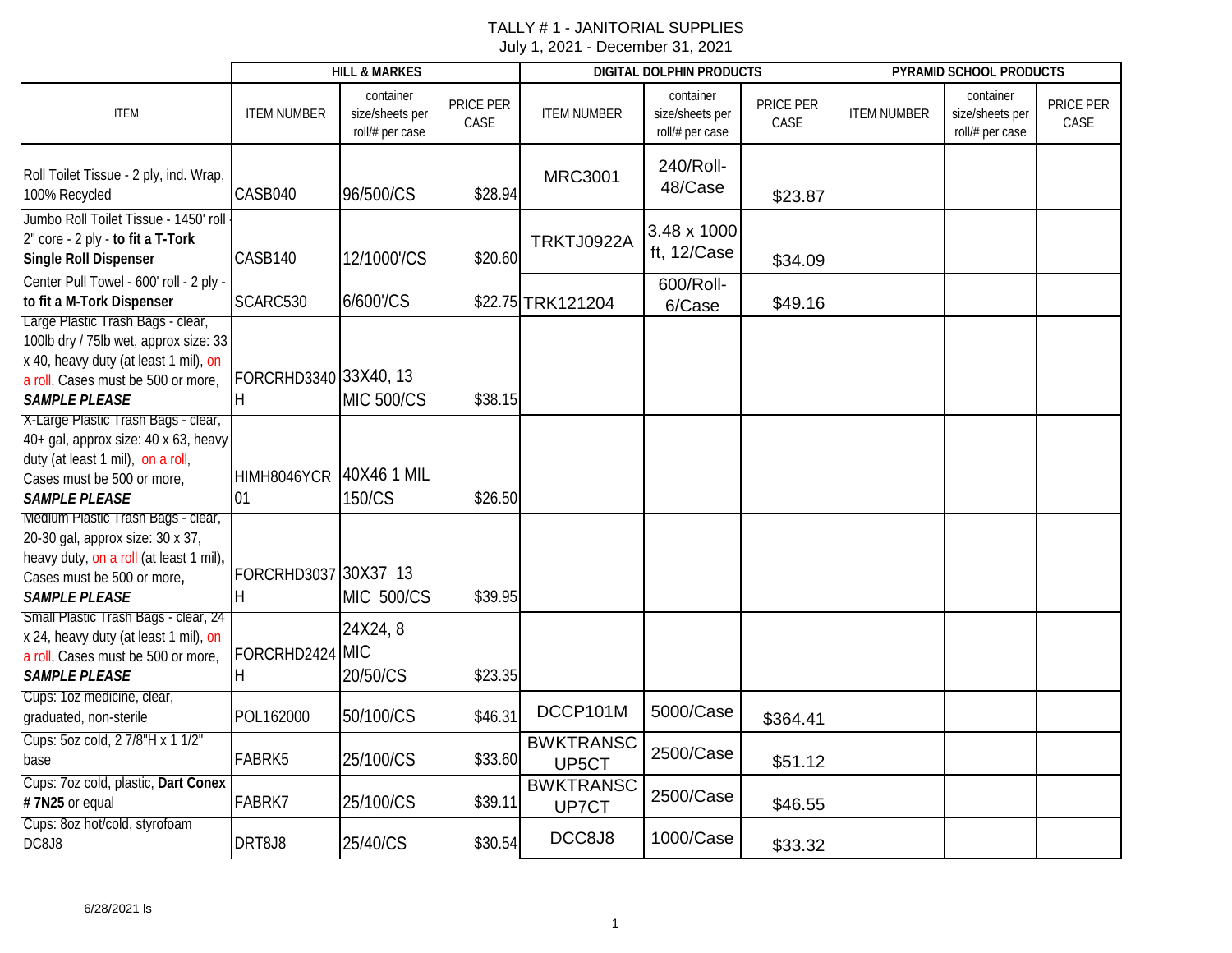| Furniture Polish / aerosol, Pledge,<br>or equal, Provide Sample if equal<br>product                                | CLRCS232        | 12/170Z/CS                                                                                     | \$26.04    | SJN301168           | 6/Case              | \$37.36 | CHASE 433-<br>4109 | 12-17 OZ<br><b>NET</b><br>CANS/CAS<br>E | 29.95 |
|--------------------------------------------------------------------------------------------------------------------|-----------------|------------------------------------------------------------------------------------------------|------------|---------------------|---------------------|---------|--------------------|-----------------------------------------|-------|
| Multi Surface Dusting & Cleaning,<br>Endust, or equal, Provide Sample<br>& Specs if equal product                  | ECO6110120      | <b>RAINDANCE</b><br><b>FURNITURE</b><br><b>POLISH</b><br>2/170Z/CS,<br>2-3 WEEK<br><b>LEAD</b> |            | \$63.37 DVOCB508171 | 6/Case              | \$24.62 |                    |                                         |       |
| Wood Cleaner/Polish, 2 in 1,<br>Orange Glo or equal, 32 oz,<br>Provide sample if equal product                     | CLRCS232        | 12/17 OZ/CS                                                                                    | \$26.04    |                     |                     |         |                    |                                         |       |
| Everyday Cleaner, Hardwood &<br>Laminate Floor, Orange Glo, or<br>equal, 32 oz, Provide sample if<br>equal product | SMZP2666004     | SIMONIZ AP-<br>7 NEUTRAL<br><b>FLOOR</b><br>4/GL/CS                                            | \$22.89    |                     |                     |         |                    |                                         |       |
| Stainless Steel Cleaner, oil based -<br>16-18 oz                                                                   | CLRCS227        | 12/14OZ/CS                                                                                     | \$24.25    | WMN49CT             | 6/Case              | \$30.00 | CHASE 433-<br>4111 | 12-18 OZ NET<br>CANS/CASE               | 28.98 |
| Liquid Disinfectant/Cleaner (non-<br>abrasive) Comet or equal, 32 oz<br><b>NOT CRÈME</b>                           | JNJ4743         | VIREX,<br>12/320Z/CS                                                                           |            | \$40.35 DVO04528    | 32oz,<br>12/Case    | \$83.84 |                    |                                         |       |
| Liquid Disinfectant/Cleaner<br>Concentrate, Lemon, Lysol or<br>equal, Gallon<br>Roll Paper Towel/Perf,, sample     | SMZQ3018004     | <b>SIMONIZ</b><br>QUAT 64<br>LEMON,                                                            | $$23.25$ 0 | DVO10110426         | 1 gal,<br>4/Case    | \$42.35 |                    |                                         |       |
| please - WHITE - RECYCLED                                                                                          | CASK085         | 30/85/CS                                                                                       | \$18.23    |                     |                     |         |                    |                                         |       |
| Roll Paper Towel/Perf, good quality,<br>sample please - BROWN -<br><b>RECYCLED</b>                                 | <b>MORR6800</b> | 8" BROWN<br><b>ROLL</b><br><b>TOWEL</b><br>6/800'/CS                                           | \$14.50    |                     |                     |         |                    |                                         |       |
| Roll Paper Towel - equal to Brawny<br>or Bounty                                                                    | CASK300         | 15/70/CS                                                                                       | \$12.95    | <b>BWK6270</b>      | 70/Roll-<br>15/Case | \$14.97 |                    |                                         |       |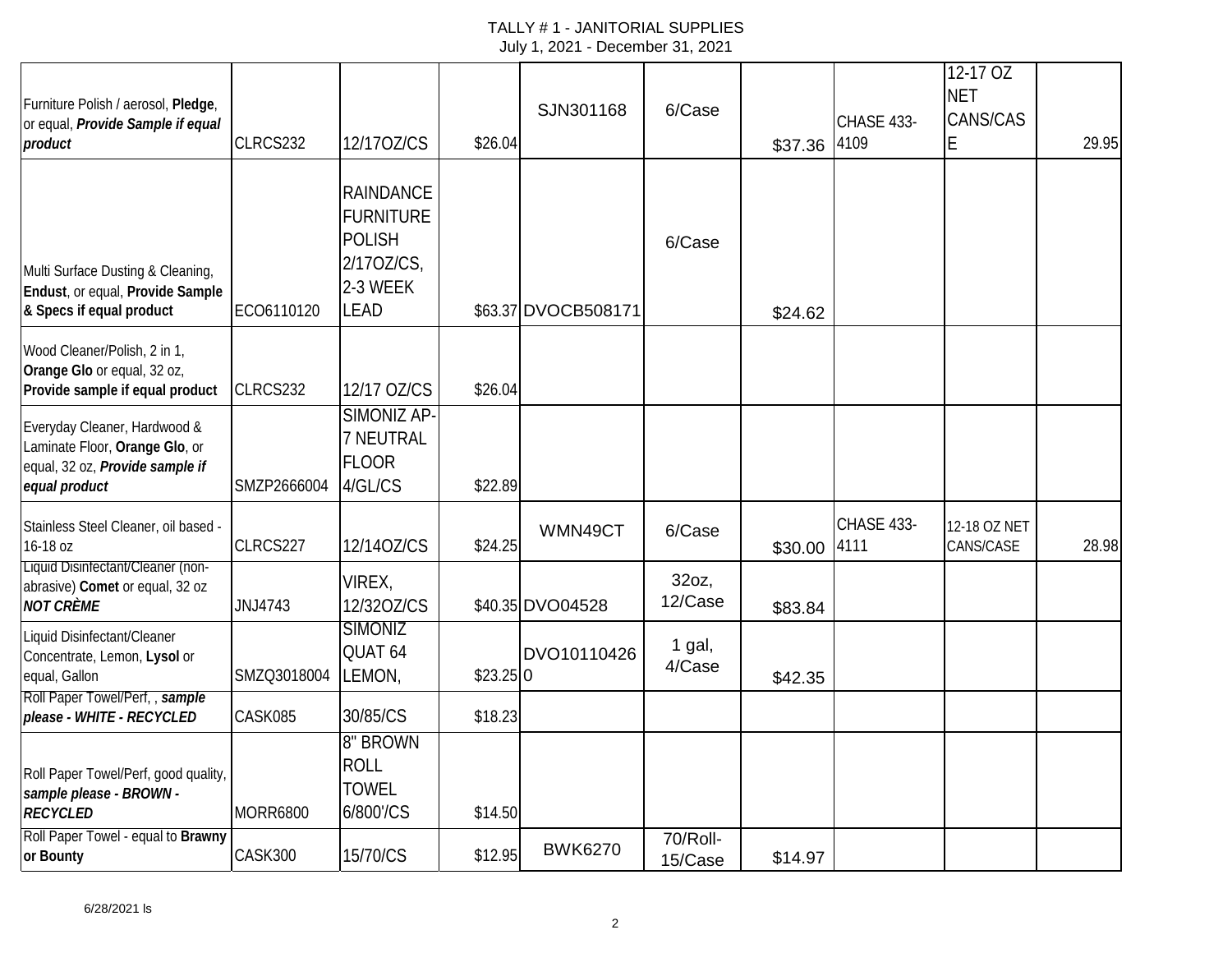| JAB22770521       | 4/GL/CS                                                   |               |                   | 8/Case                                                                                                                                                                                                                                                            |                                        |         |                                                                                                                                                                                                                                                                                                              |                               |
|-------------------|-----------------------------------------------------------|---------------|-------------------|-------------------------------------------------------------------------------------------------------------------------------------------------------------------------------------------------------------------------------------------------------------------|----------------------------------------|---------|--------------------------------------------------------------------------------------------------------------------------------------------------------------------------------------------------------------------------------------------------------------------------------------------------------------|-------------------------------|
| CLX30966          | 3/1210Z/CS                                                |               |                   | $1$ Gal/6<br>Case                                                                                                                                                                                                                                                 | \$18.48                                |         |                                                                                                                                                                                                                                                                                                              |                               |
|                   | <b>CLOTHESLI</b><br><b>NE</b><br>LAUNDRY<br><b>POWDER</b> |               |                   |                                                                                                                                                                                                                                                                   |                                        |         |                                                                                                                                                                                                                                                                                                              |                               |
|                   |                                                           |               |                   |                                                                                                                                                                                                                                                                   |                                        |         |                                                                                                                                                                                                                                                                                                              |                               |
| <b>KCHGPVPFS</b>  | 10/100/CS                                                 |               |                   | 10/Case                                                                                                                                                                                                                                                           | \$76.45                                |         | CASE                                                                                                                                                                                                                                                                                                         | 79.9                          |
| <b>KCHGPVPFM</b>  | 10/100/CS                                                 |               |                   | 100/Box-<br>10/Case                                                                                                                                                                                                                                               |                                        |         | 100/BOX, 10 BX<br>CASE                                                                                                                                                                                                                                                                                       | 79.9                          |
| <b>KCHGPVPFL</b>  | 10/100/CS                                                 |               |                   | 100/Box-<br>10/Case                                                                                                                                                                                                                                               |                                        |         | 100/BOX, 10 BX<br>CASE                                                                                                                                                                                                                                                                                       | 79.9                          |
| <b>KCHGPVPFXL</b> | 10/100/CS                                                 |               |                   | 100/Box-<br>10/Case                                                                                                                                                                                                                                               | \$76.45                                |         | 100/BOX, 10 BX<br>CASE                                                                                                                                                                                                                                                                                       | 79.9                          |
| ISL100212         | 10/100/CS                                                 |               |                   | $100/Box-$<br>10/Case                                                                                                                                                                                                                                             | \$85.25                                |         |                                                                                                                                                                                                                                                                                                              |                               |
| ISL100214         | 10/100/CS                                                 |               |                   | 100/Box-<br>10/Case                                                                                                                                                                                                                                               | \$98.34                                |         |                                                                                                                                                                                                                                                                                                              |                               |
| ISL100216         | 10/100/CS                                                 |               |                   | 100/Box-<br>10/Case                                                                                                                                                                                                                                               | \$98.34                                |         |                                                                                                                                                                                                                                                                                                              |                               |
| ISL100218         | 10/100/CS                                                 |               |                   | 100/Box-<br>10/Case                                                                                                                                                                                                                                               | \$98.34                                |         |                                                                                                                                                                                                                                                                                                              |                               |
| <b>NO BID</b>     | <b>NO BID</b>                                             | NO BID        | <b>DDS-GLVSM</b>  | 100/Box-<br>10/Case                                                                                                                                                                                                                                               | \$187.00                               |         | 100/BOX, 10 BX<br>CASE                                                                                                                                                                                                                                                                                       | 169.9                         |
| <b>NO BID</b>     | <b>NO BID</b>                                             | NO BID        | <b>DDS-GLVMED</b> | 100/Box-<br>10/Case                                                                                                                                                                                                                                               | \$187.00                               |         | 100/BOX, 10 BX<br>CASE                                                                                                                                                                                                                                                                                       | 169.9                         |
| NO BID            | NO BID                                                    | NO BID        | <b>DDS-GLVLG</b>  | 100/Box-<br>10/Case                                                                                                                                                                                                                                               |                                        |         | 100/BOX, 10 BX<br>CASE                                                                                                                                                                                                                                                                                       | 169.9                         |
| <b>NO BID</b>     | <b>NO BID</b>                                             | <b>NO BID</b> | <b>DDS-GLVXL</b>  | 100/Box-<br>10/Case                                                                                                                                                                                                                                               | \$187.00                               |         | 100/BOX, 10 BX<br>CASE                                                                                                                                                                                                                                                                                       | 169.9                         |
| [BWK09201EA       | <b>EACH</b>                                               |               |                   | Ea                                                                                                                                                                                                                                                                | \$3.59                                 |         |                                                                                                                                                                                                                                                                                                              | 3.99                          |
| <b>IMP333</b>     | <b>EACH</b>                                               |               |                   |                                                                                                                                                                                                                                                                   | $\mathcal{S}$ -                        |         | <b>EACH</b>                                                                                                                                                                                                                                                                                                  | 3.29                          |
|                   | SMZC0597050                                               | 50# BOX       |                   | $$16.00$ <sup>33</sup><br>\$17.10 KIKBLEACH6<br>\$21.40<br>\$55.00 BWK365SCT<br>\$55.00 BWK365MCT<br>\$55.00 BWK365LCT<br>\$55.00 BWK365XLCT<br>\$102.30 BWK345SCT<br>\$102.30 BWK345MCT<br>\$102.30 BWK345LCT<br>\$102.30 BWK345XLCT<br>\$7.85 IMP9201<br>\$2.66 | KIK197035750 64 oz bottle-<br>100/Box- | \$13.79 | <b>HOSPECO</b><br>GLV104FSM<br><b>HOSPECO</b><br>\$76.45 GLV104FMD<br><b>HOSPECO</b><br>\$76.45 GLV104FLG<br><b>HOSPECO</b><br>GLV104FXL<br><b>HOSPECO</b><br>GLN103FSM<br>HOSPECO<br>GLN103FMD<br><b>HOSPECO</b><br>\$187.00 GLN103FLG<br><b>HOSPECO</b><br>GLN103FXL<br><b>IMPACT #9200</b><br>IMPACT #150 | 100/BOX, 10 BX<br><b>EACH</b> |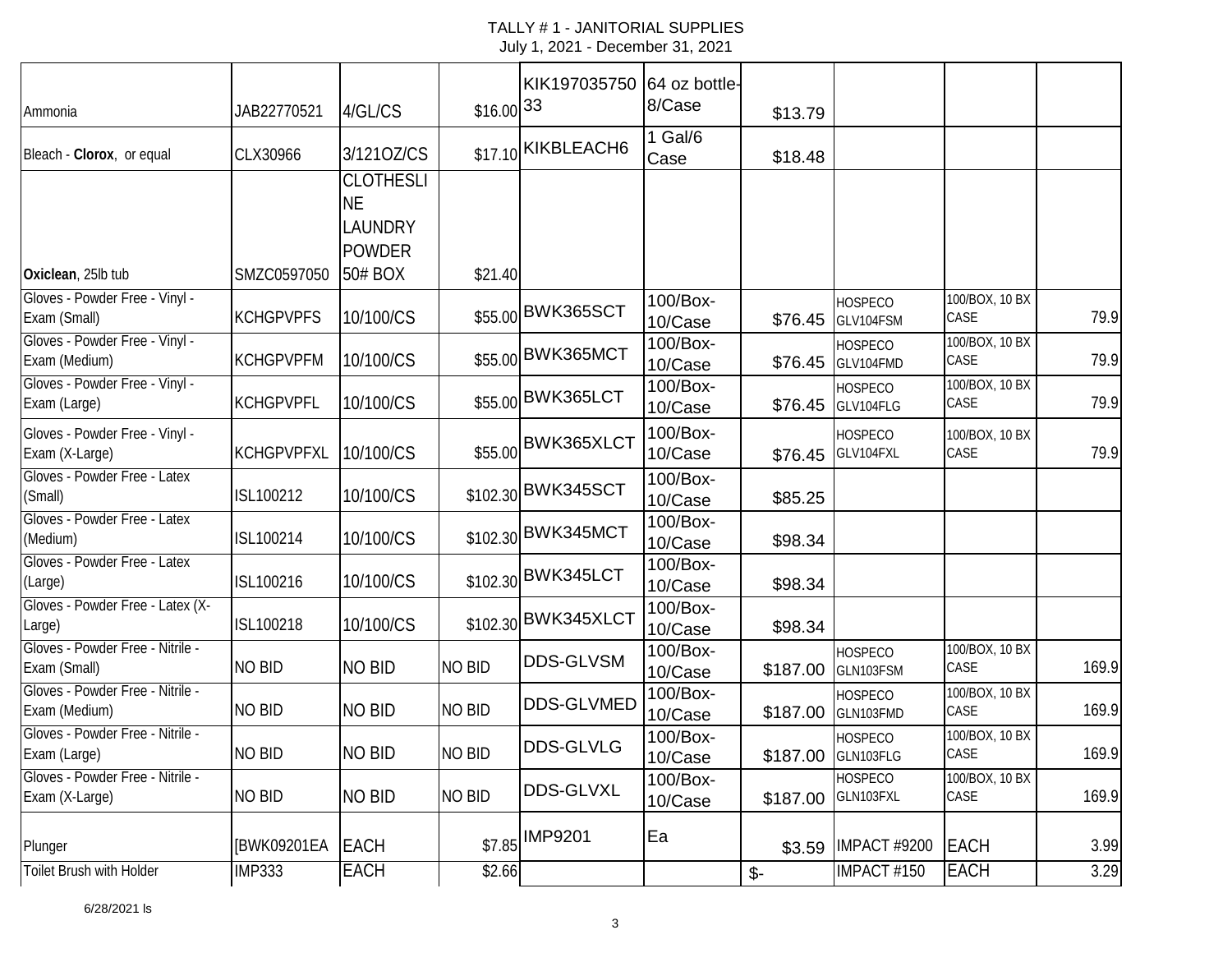| Brooms, corn maids                                                                             | OCD61036                | <b>EACH</b>   | \$5.05        | BWK920YEA          | Ea                                                      | \$7.65  | ABCO BR10016 EACH                    |                         | 2.89  |
|------------------------------------------------------------------------------------------------|-------------------------|---------------|---------------|--------------------|---------------------------------------------------------|---------|--------------------------------------|-------------------------|-------|
| Brooms, Angled, 12" Polypropylene<br>Bristle, w/Vinyl Coated Handle                            | OCD6410                 | 11", EACH     | \$3.92        |                    |                                                         |         | <b>ABCO</b><br><b>BR1024MH</b>       | <b>EACH</b>             | 4.39  |
| Push Broom w/Non-Wood Handle<br>2' wide                                                        | OCD270656 +<br>[BWK636  | EACH          | \$18.90       |                    |                                                         |         | <b>BETTER BRUSH</b><br>100124+330259 | <b>EACH</b>             | 9.78  |
| Push Broom w/Non-Wood Handle -<br>4' wide                                                      | <b>NO BID</b>           | <b>NO BID</b> | <b>NO BID</b> |                    |                                                         |         |                                      |                         |       |
| Air Deodorizer - Simonize<br>Eliminator or equal - Provide<br>Sample & Specs if equal product  | SMZL2107012             | 12/320Z/CS    | \$21.75       |                    |                                                         |         |                                      |                         |       |
| Air Freshener - 9.7 oz - Febreze Air<br>Effects or equal                                       | [PGC96255               | 6/8.80Z/CS    | \$36.89       |                    |                                                         |         | FEBREEZE<br>BGC96257 8.8 OZ 6/CASE   |                         | 21.99 |
| Spray Disinfectant, 16.5 oz, Chase<br>or equal                                                 | CLRCL1002               | 12/170Z/CS    | \$47.75       | PGC30130           | 6/Case                                                  | \$38.20 | CHASE 433-4101                       | 12-16.5 OZ<br>CANS/CASE | 29.98 |
| Odor Obsorbing Gel - assorted<br>scents - 8 oz - Natural Magic, or<br>equal                    | NIL8NLC                 | 6/120Z/CS     | \$29.00       | WMN4119DEA 14oz/Ea |                                                         | \$4.33  |                                      |                         |       |
| Universal Telescopic Window<br>Squeegee Pole - 4-8'                                            | TUWDB70HND              | <b>EACH</b>   | \$5.30        | UNGPWK00           | Pole, Scrub<br>ber,<br>Squeegee,<br>Scraper &<br>Sponge | \$86.50 |                                      |                         |       |
| Bi-Level Deck Scrub Brush - 10" -<br>stiff crimped polypropylene bristles -<br>60" wood handle | OCD27190+<br>OCD7160    | <b>EACH</b>   | \$5.20        | RCP6337BLU         | Ea                                                      | \$14.56 | <b>RUBBERMAID</b><br>FG6337+01102    | <b>EACH</b>             | 7.99  |
| Mop Head - 8 oz - THIN BAND<br>ONLY - (nylon or blend for waxing)                              | <b>TUWFM201PK3 3/CS</b> |               | \$23.20       |                    |                                                         | $$-$    | <b>ABCO</b><br>LM203MCSNB            | <b>DOZEN</b>            | 39.98 |
| Mop Head - 16 oz - THIN BAND<br><b>ONLY</b>                                                    | TUWGENBLL1<br>6B        | <b>12/CS</b>  |               | \$49.50 BWKCM20016 | 12/Case                                                 | \$31.14 | <b>ABCO</b><br><b>CM2016S</b>        | <b>DOZEN</b>            | 17.4  |
| Mop Head - 20 oz - THIN BAND<br><b>ONLY</b>                                                    | TUWDOL201P<br>K3        | 3/CS          |               | \$9.75 BWKCM20020  | 12/Case                                                 | \$39.70 | <b>ABCO</b><br><b>CM2020S</b>        | <b>DOZEN</b>            | 20.76 |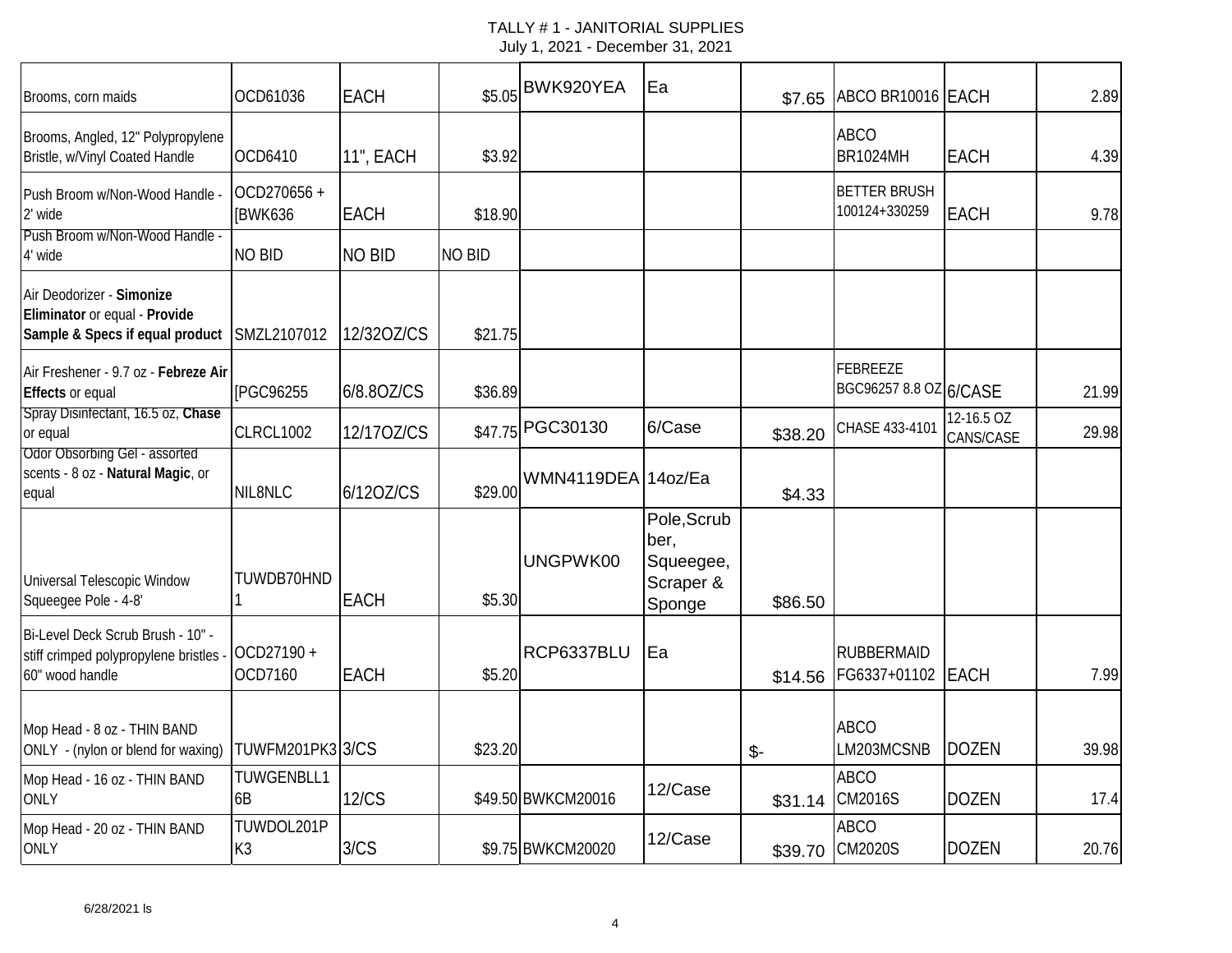| Cotton Wall Mop Pad 5" x 8 1/2" -<br>Geerpres # 9502 or equal                                                                                                             | TUWMFLACH9                        | 9"<br><b>MICROFIBE</b><br><b>R WALL</b><br><b>WASH HEAD</b><br>12/CS, 2-3<br><b>WEEK LEAD</b>    | \$72.60  |                      |         |          | <b>GEERPRESS</b><br>9502               | 12 EA/CTN -<br><b>FULL CTN</b><br><b>ONLY</b> | 7.79  |
|---------------------------------------------------------------------------------------------------------------------------------------------------------------------------|-----------------------------------|--------------------------------------------------------------------------------------------------|----------|----------------------|---------|----------|----------------------------------------|-----------------------------------------------|-------|
| Microfiber Wall Wash Mop Pad - 5"<br>x 10 1/2" - Backing: velcro style loop L                                                                                             | TUWMMS9GW                         | g"<br><b>GREEN/WHI</b><br>TE<br><b>MICROFIBE</b><br>R 12/CS 2-3<br><b>WK LEAD</b><br><b>TIME</b> | \$36.90  |                      |         |          |                                        |                                               |       |
| Handle for above Microfiber Wall<br>Wash Mop                                                                                                                              | TUWPTZ9                           | $6/CS$ 2-3<br><b>WK LEAD</b><br><b>TIME</b>                                                      | \$34.00  |                      |         |          |                                        |                                               |       |
| Loop Wet Mop Head -<br>Cotton/Synthetic - Heavy Duty 5"<br>Vinyl Headbands - Washable - W.B.<br>Mason BWK502WHCT or equal -<br>Provide Sample & Specs if equal<br>product | TUWGENBL22<br>45                  | <b>12/CS</b>                                                                                     |          | \$60.50 BWK502WHCT   | 12/Case | \$87.85  | <b>ABCO</b><br>CLM303MWB               | 12 EA/CTN -<br><b>FULL CTN</b><br><b>ONLY</b> | 3.17  |
| <b>Commercial Rectangle Down Press</b><br>Mop Bucket w/Wringer - 20 qt -<br>Rubbermaid FGQ93000Blue or<br>equal - Provide Sample & Specs if<br>equal product              | <b>RUBFGQ93000</b><br><b>BLUE</b> | EACH 2-3<br><b>WK LEAD</b><br><b>TIME</b>                                                        |          | \$89.25 FGQ93000Blue | Ea      | \$101.63 | <b>RUBBERMAID</b><br>FGQ93000BLU<br>IE | EACH                                          | 91.85 |
| Side Press Mop Bucket w/Wringer -<br>26 qt - Rubbermaid FG748000Yel<br>or equal - Provide Sample &<br>Specs if equal product                                              | OCD96988                          | EACH 2-3<br><b>WK LEAD</b><br><b>TIME</b>                                                        | \$41.60L | <b>RCPFG748000YE</b> | Ea      | \$93.84  | <b>ABCO</b><br>#T01009SPW              | <b>EACH</b>                                   | 47.99 |
| Murphy's Oil - liquid soap, or equal CPL1103                                                                                                                              |                                   | 4/GL/CS                                                                                          |          | \$54.00 CPC01163CT   | 9/Case  | \$36.22  |                                        |                                               |       |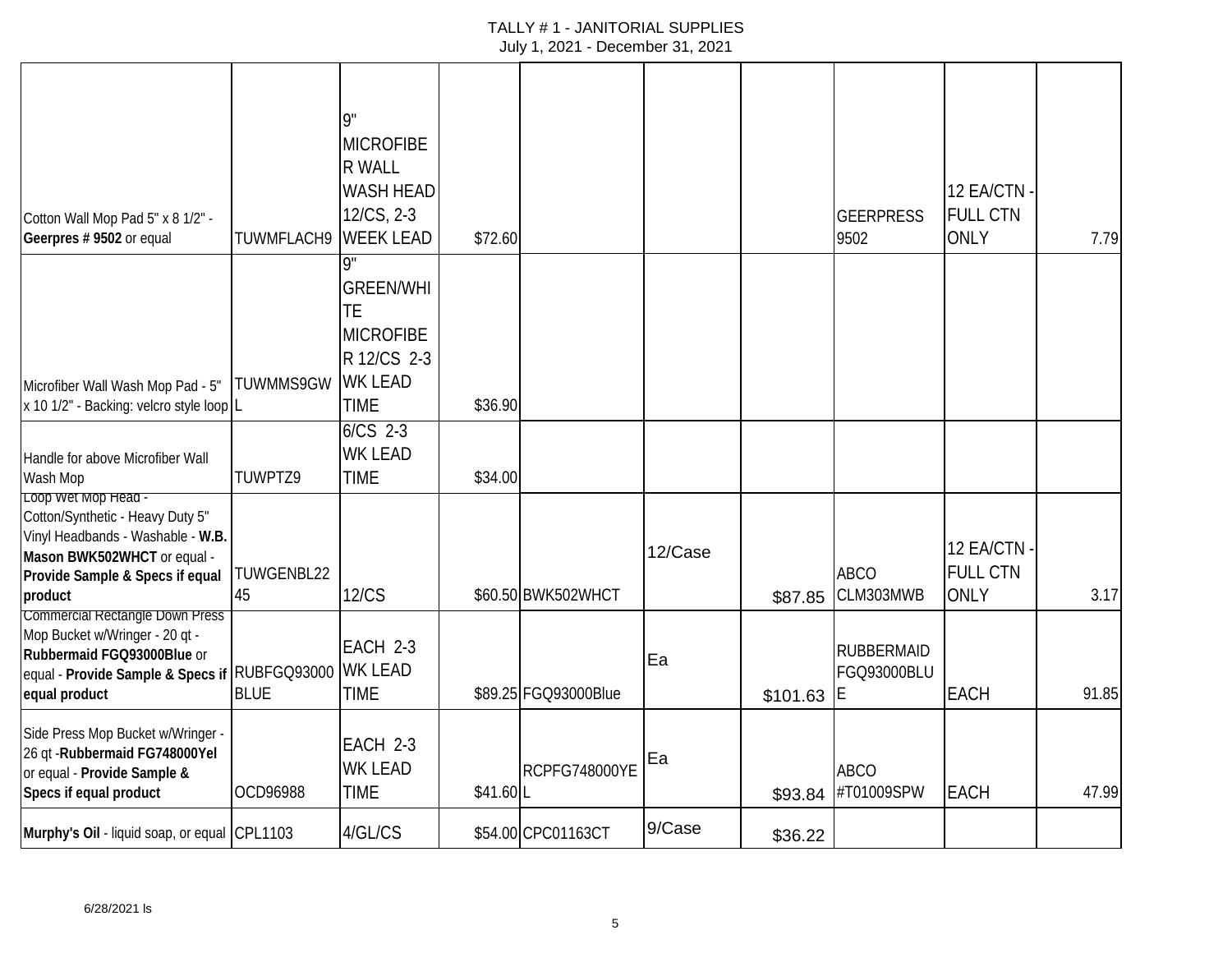|                                                                      |                  | <b>SIMONIZ</b>    |         |                     |                  |         |                 |             |       |
|----------------------------------------------------------------------|------------------|-------------------|---------|---------------------|------------------|---------|-----------------|-------------|-------|
|                                                                      |                  | <b>GENTLE</b>     |         |                     |                  |         |                 |             |       |
|                                                                      |                  | <b>TOUCH</b>      |         |                     | 12/Case          |         |                 |             |       |
|                                                                      |                  | 12/320Z/CS,       |         |                     |                  |         |                 |             |       |
|                                                                      |                  | <b>NS 2-3 WK</b>  |         |                     |                  |         |                 |             |       |
| Bully crème cleanser - qt                                            | SMZG1325012      | <b>LEAD TIME</b>  |         | \$19.92 MMM59818    |                  | \$53.69 |                 |             |       |
| Digest - gal - or equal - Provide<br>Sample & Specs if equal product | SMZD0860004      | 4/GL/CS           | \$24.97 |                     |                  |         |                 |             |       |
| Powder Cleanser - Comet, or equal                                    |                  |                   |         |                     |                  |         |                 | $24-21$ OZ  |       |
| Provide Sample & Specs if equal                                      |                  | <b>AJAX</b>       |         |                     | 21oz-<br>24/Case |         | <b>BABO</b>     | CANS/CAS    |       |
| product                                                              | <b>CPL4278</b>   | 24/210Z/CS        |         | \$24.75 PGC32987CT  |                  | \$41.89 | #P752088        | Е           | 31.98 |
| Simple Green - gallon or equal -                                     |                  |                   |         |                     | 1 Gal-           |         |                 |             |       |
| Provide Sample & Specs if equal                                      |                  | <b>PINE KLEEN</b> |         |                     | 6/Case           |         |                 |             |       |
| product<br>Bissell - Carpet Shampoo, or equal                        | SMZP2668004      | 4/GL/CS           |         | \$16.58 SMP13005CT  |                  | \$60.78 |                 |             |       |
| Provide Sample & Specs if equal                                      |                  | PICK UP           |         |                     |                  |         |                 |             |       |
| product                                                              | SMZP2669004      | 4/GL/CS           | \$26.85 |                     |                  |         |                 |             |       |
|                                                                      |                  |                   |         |                     |                  |         | <b>IMPACT</b>   |             |       |
| Spray Bottles - 32oz                                                 | <b>IMP5032WG</b> | EACH              |         | \$0.52 BWK03010     | 3/Pack           | \$6.77  | #5032WG         | EACH        | 0.48  |
|                                                                      |                  |                   |         |                     | 24/Case          |         |                 |             |       |
| <b>Trigger Sprayers</b>                                              | <b>IMP4902</b>   | <b>EACH</b>       |         | \$0.55 BWK58109     |                  | \$15.03 | IMPACT #4902    | <b>EACH</b> | 0.5   |
|                                                                      |                  | EACH, NS 2-       |         |                     |                  |         |                 |             |       |
|                                                                      |                  | <b>3 WK LEAD</b>  |         |                     | Ea               |         | <b>ABCO</b>     |             |       |
| Mop Handles                                                          | OCD6511          | <b>TIME</b>       |         | \$7.25 BWK605       |                  |         | \$6.45 #01203NB | EACH        | 5.01  |
|                                                                      |                  | 4/GL/CS 2-3       |         |                     |                  |         |                 |             |       |
|                                                                      | SMZCS074000      | <b>WK LEAD</b>    |         |                     | Ea               |         |                 |             |       |
| Floor Wax - gal, Wet Look or equal  4                                |                  | <b>TIME</b>       |         | \$40.46 BWK4404SLEA |                  | \$13.27 |                 |             |       |
|                                                                      |                  | 4/GL/CS 2-        |         |                     |                  |         |                 |             |       |
|                                                                      |                  | <b>3 WK LEAD</b>  |         |                     | Ea               |         |                 |             |       |
| Floor Stripper - gal                                                 | SMZR3025004      | <b>TIME</b>       |         | \$37.40 BWK4404STEA |                  | \$8.81  |                 |             |       |
|                                                                      |                  | 4/GL/CS 2-3       |         |                     |                  |         |                 |             |       |
| Floor Finish - gal, Simonize Super                                   | SMZCS070000      | <b>WL LEAD</b>    |         |                     | Ea               |         |                 |             |       |
| Sealer or equal                                                      |                  | <b>TIME</b>       |         | \$33.85 BWK4404FEA  |                  | \$14.29 |                 |             |       |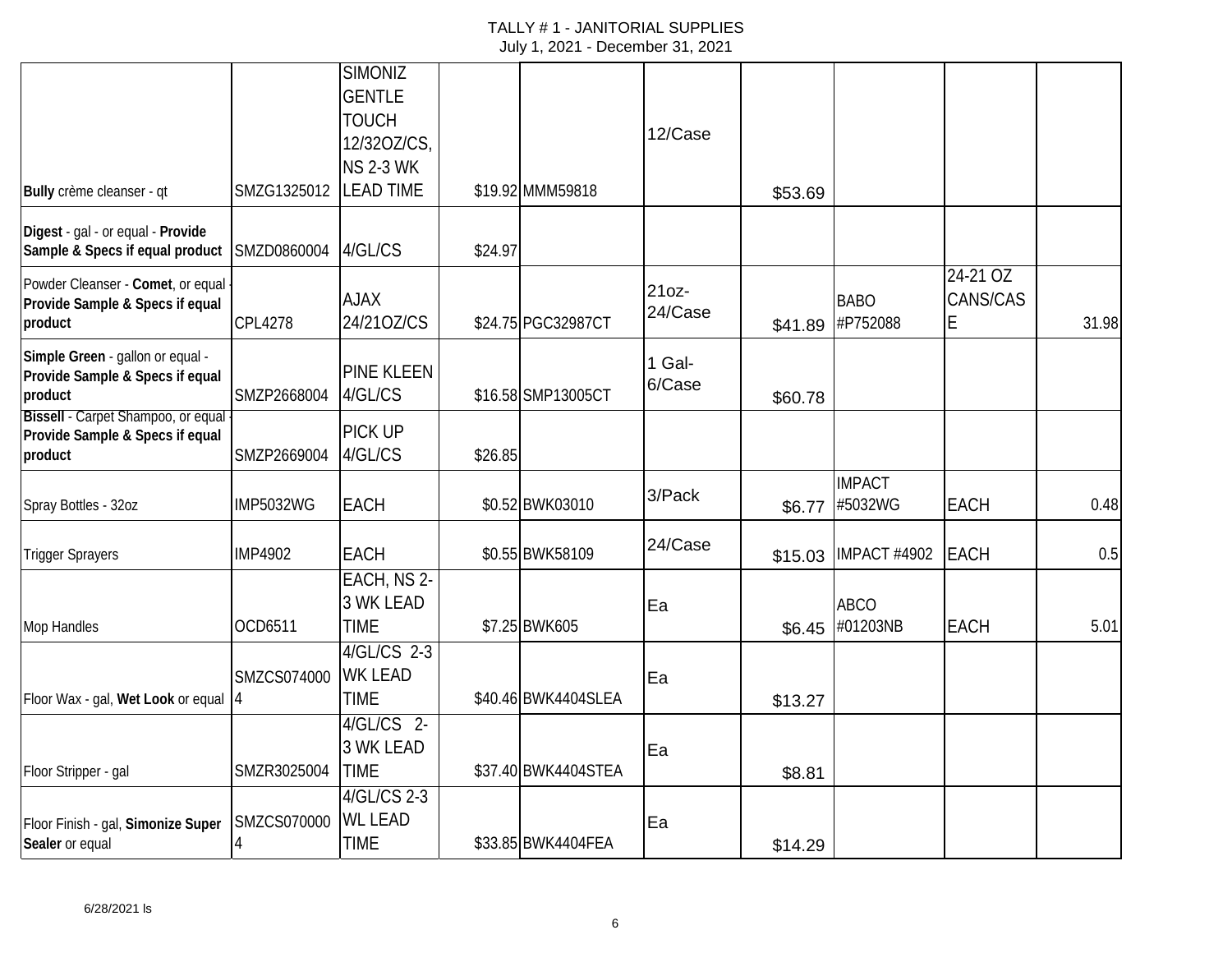| Cleaner/Degreaser - Simonize<br>AP7, container size: gallon, or equal SMZP2666004 |                   | 4/GL/CS                                                    |                                            | \$22.65 DVOCBD540441 | 4/Case              | \$26.87  |                     |                    |        |
|-----------------------------------------------------------------------------------|-------------------|------------------------------------------------------------|--------------------------------------------|----------------------|---------------------|----------|---------------------|--------------------|--------|
| Cleaner/Degreaser - Simonize<br>Strike Force or equal, container<br>size: Quart   | SMZC0595012       | 12/320Z/CS<br><b>NS 2-3 WK</b><br><b>LEAD TIME</b>         |                                            | \$18.70 DVOCBD540571 | 4/Case              | \$14.91  |                     |                    |        |
| GOJO Deluxe Lotion Hand Soap 2L<br>#2217 - dispensers supplied free of<br>charge  | GJ221704          | 4/2000<br>ML/CS NS 2-<br>3 WK LEAD<br><b>TIME</b>          |                                            | \$44.76 GOJ2217      | 4/Case              | \$61.72  |                     |                    |        |
| Dispenser for #2217 - FREE                                                        | GJ223008          | SOLD 8/CS<br>ONLY NS 2-<br><b>3 WK LEAD</b><br><b>TIME</b> | N/C WITH<br><b>AWARD OF</b><br><b>SOAP</b> | GOJ2230              |                     | \$0.00   |                     |                    |        |
| Liquid Hand Soap Simonize Phlo<br>Off or equal, for dispensers (gal)              | SMZCS025004       | 4/GL/CS                                                    |                                            | \$17.18 KESELITE4    | 4/Case              | \$19.83  |                     |                    |        |
| Hand Sanitizers Purell 9656/9657,<br>or equal                                     | GJ965712          | 12/800ML/C<br>S                                            |                                            | \$98.30 GOJ965712    | 12/Case             | \$138.11 | <b>PURELL #9657</b> | 12/CASE            | 131.98 |
| Hand Sanitizers Foam 5392, or<br>equal                                            | GJ539202          | 2/1200ML/C<br>S                                            |                                            | \$55.95 GOJ539202CT  | 2/case              | \$85.07  | PURELL 5392         | 12/1200ML/<br>CASE | 70.98  |
| Liquid (HE) Laundry Detergent - 100<br>oz, Tide, or equal                         | SMZW4200004       | <b>WASH PLUS</b><br>4/GL/CS                                |                                            | \$19.32 PGC89013     | 105oz Bag<br>in Box | \$27.09  |                     |                    |        |
| Electrolux Type U / Prolux Vacuum<br><b>Bags - 100/cs</b>                         | <b>NO BID</b>     | <b>NO BID</b>                                              | <b>NO BID</b>                              | APCJANELU2           | 100/Case            | \$55.99  |                     |                    |        |
| Mighty Mite - Type MM vacuum<br>bags                                              | <b>NO BID</b>     | <b>NO BID</b>                                              | <b>NO BID</b>                              | APCJANEUMM3          | 36/Case             | \$26.49  |                     |                    |        |
| Sanitaire Vacuum Bags - UP-1 -<br>9100, C4900                                     | <b>NO BID</b>     | <b>NO BID</b>                                              | <b>NO BID</b>                              |                      |                     |          |                     |                    |        |
| Sanitaire Vacuum Bags - SD -<br>P1/6600                                           | <b>NO BID</b>     | <b>NO BID</b>                                              | <b>NO BID</b>                              |                      |                     |          |                     |                    |        |
| Vacuum Cleaner Scent Tabs - Style<br>515                                          | <b>NILAS00305</b> | 8/12/CS                                                    | \$60.55                                    |                      |                     |          |                     |                    |        |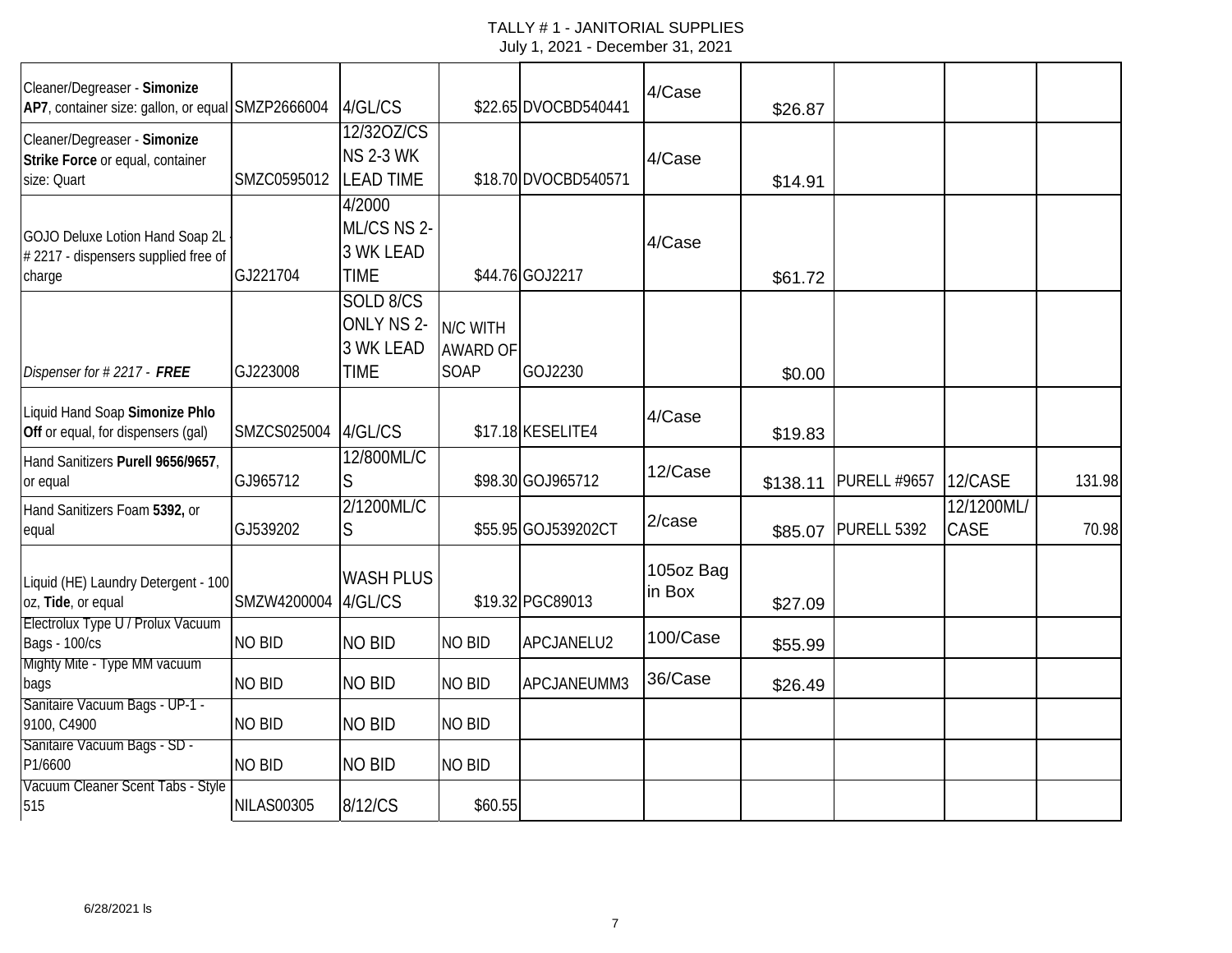|                                                  |            | <b>HOMESTYL</b>  |          |                    |             |                |           |       |
|--------------------------------------------------|------------|------------------|----------|--------------------|-------------|----------------|-----------|-------|
|                                                  |            | E LIQUID         |          |                    |             |                |           |       |
|                                                  |            | <b>LAUNDRY</b>   |          |                    |             |                |           |       |
| Ecolab TriStar Flexylight Laundry<br>Soap #16326 | ECO6100916 | 2.5 GAL          | \$123.86 |                    |             |                |           |       |
| Ecolab Neutral Floor Cleaner #                   |            |                  |          |                    |             |                |           |       |
| 6100035                                          | ECO6100035 | 2/2L/CS          | \$60.36  |                    |             |                |           |       |
| <b>Ecolab Heavy Duty Bathroom</b>                |            |                  |          |                    |             |                |           |       |
| Cleaner Disinfectant #10158                      | ECO6101798 | 2/2L/CS          | \$153.83 |                    |             |                |           |       |
|                                                  |            | $2/2$ L/CS NS    |          |                    |             |                |           |       |
|                                                  |            | 2-3 WK           |          |                    |             |                |           |       |
| Ecolab Orange Force # 21038                      | ECO6121038 | <b>LEAD TIME</b> | \$60.23  |                    |             |                |           |       |
|                                                  |            | 4/GL/CS NS       |          |                    |             |                |           |       |
| Ecolab Revitalize Encapsulation                  |            | 2-3 WK           |          |                    |             |                |           |       |
| Carpet Cleaner - 1 gal # 61495099                | ECO6195099 | <b>LEAD TIME</b> | \$98.34  |                    |             |                |           |       |
| Ecolab Solid Surge Plus # 17905                  | ECO6117905 | 4/9LB/CS         | \$205.69 |                    |             |                |           |       |
|                                                  |            | <b>OASIS PRO</b> |          |                    |             |                |           |       |
|                                                  |            | 14               |          |                    |             |                |           |       |
|                                                  |            | <b>CLEANER</b>   |          |                    |             |                |           |       |
| Ecolab All Purpose Cleaner # 14205 ECO6100912    |            | 2/2L/CS          | \$150.39 |                    |             |                |           |       |
| Ecolab Solid Navisoft #16001                     | ECO6116001 | 2/6LB/CS         | \$127.42 |                    |             |                |           |       |
|                                                  |            | LOW-TEMP         |          |                    |             |                |           |       |
|                                                  |            | LAUNDRY          |          |                    |             |                |           |       |
|                                                  |            | <b>SOLID</b>     |          |                    |             |                |           |       |
|                                                  |            | <b>CHLORINE</b>  |          |                    |             |                |           |       |
|                                                  |            | <b>SANITI</b>    |          |                    |             |                |           |       |
| Ecolab Stain Away #13649                         | ECO6100975 | 2/4LB/CS         | \$56.43  |                    |             |                |           |       |
| Disposable Multipurpose Rags, 10"                |            |                  |          |                    |             |                |           |       |
| x 12", 200/bx - Scott Rags In A Box              |            | 12.5" X 13"      |          |                    |             | <b>SCOTT</b>   |           |       |
| or equal                                         | KIM05812   | 1080/CS          | \$40.60  |                    |             | #KCC75260      | 200/BOX   | 19.99 |
|                                                  |            | 25 LB            |          |                    |             |                |           |       |
| Shop Rags - 100% cotton - 14x14 -                |            | <b>APPROX</b>    |          |                    |             | <b>HOSPECO</b> |           |       |
| 60/bx - Uline # S-7288 or equal                  | HSP34025   | 180/CS           | \$35.98  |                    |             | #340-25        | 25 LB BOX | 40.99 |
|                                                  |            | 25 LB            |          |                    |             |                |           |       |
| Terry Cloth Cleaning Rags - 14x17,               |            | <b>APPROX</b>    |          |                    |             | HOSPECO 539-   |           |       |
| 25 lb - Hospeco #534-25 or equal                 | HSP53425   | 200/CS           |          | \$41.75 HOS53425BP | $$71.07$ 25 |                | 25 LB BOX | 69.99 |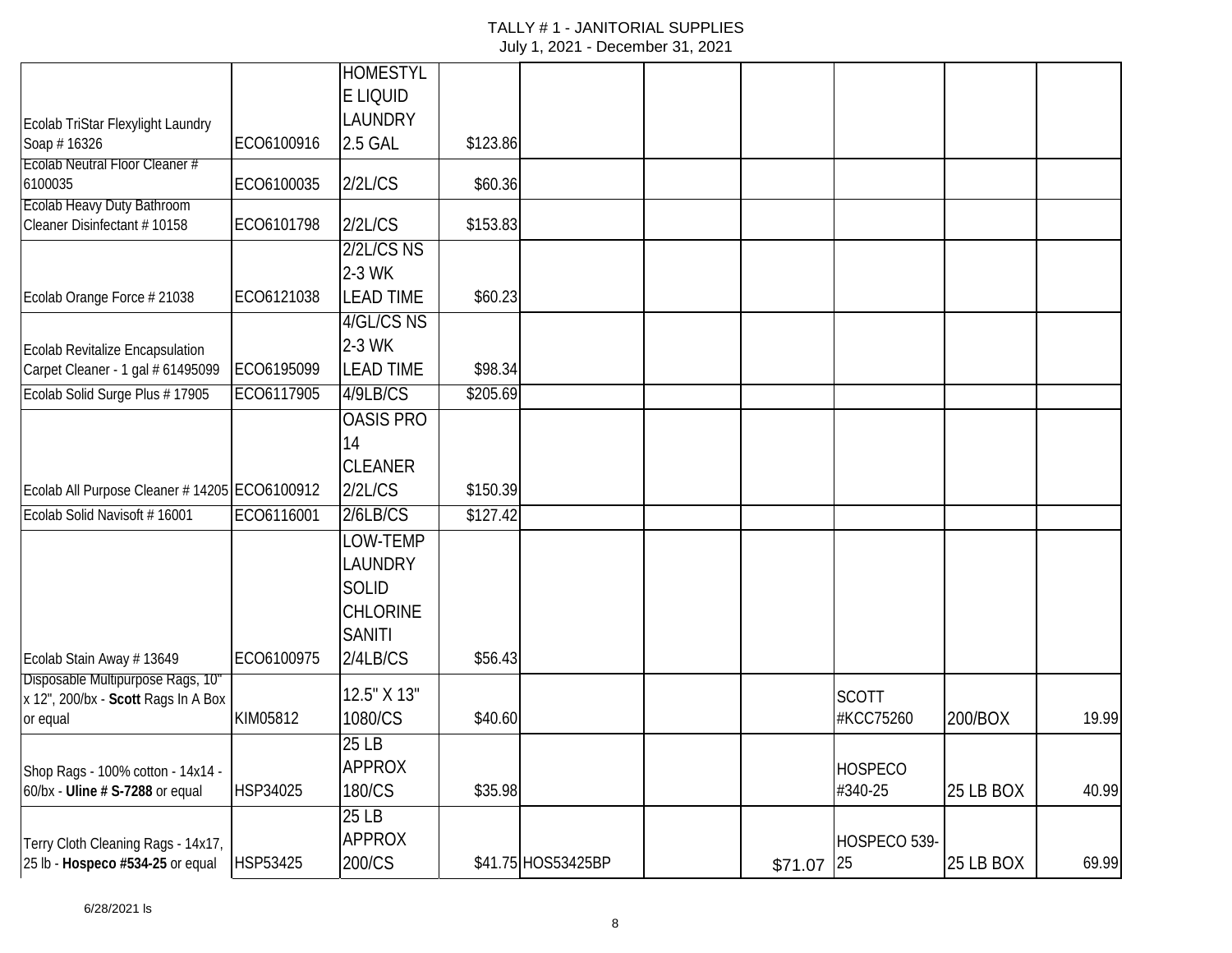| General Purpose Scouring Pad - 6"<br>x 9", 3M or equal              | DSCMD69                       | <b>DICSO</b><br>6/10/CS                                       |                                            | \$12.08 BWK196      | 20/Case                        |            | \$5.29 ACS #S096 | 60 EA/CTN                  | 0.17  |
|---------------------------------------------------------------------|-------------------------------|---------------------------------------------------------------|--------------------------------------------|---------------------|--------------------------------|------------|------------------|----------------------------|-------|
|                                                                     |                               | <b>SIMONIZ</b>                                                |                                            |                     |                                |            |                  |                            |       |
| Glass Cleaner - Windex or equal                                     | SMZ08012                      | 12/320Z/CS                                                    |                                            | \$15.00 BWK4714A    | 1 Gal,<br>4/Case               | \$24.09    |                  |                            |       |
| Revitalize Miracle Spotter #<br>6101125 or equal                    | ECO6101125                    | 4/22 OZ/CS                                                    |                                            | \$197.78 BWK4821    | 32 Oz,<br>12/Case              | \$23.25    |                  |                            |       |
| Antibacterial Foam Soap - 1250 ml -<br>#5162                        | GJE516204EXL ML/CS            | 4/1250                                                        |                                            | \$56.80 GOJ516204CT | 4/Case                         | \$72.46    | GOJO GOJ5162 SE  | 4-<br>1250LM/CA            | 78.99 |
| Dispenser for Antibacterial Foam<br>Soap - 1250 ml - FREE           | GJE515506EXL 6/CS             |                                                               | N/C WITH<br><b>AWARD OF</b><br><b>SOAP</b> | GOJ515506           | EA                             | \$16.31    |                  |                            |       |
| Snapback Spray Buff, Floor<br>Cleaner or equal size: Gallon         | SMZCS072501<br>$\overline{2}$ | <b>MAINTAIN</b><br><b>SPRAY</b><br><b>BUFF12/320</b><br>Z/CS  |                                            | \$28.16 DVO996896CT | 1 Gal.<br>4/Case               | \$76.07    |                  |                            |       |
| MPC All-Surf - All Purpose Cleaner<br>or equal                      | SMZP2666004                   | <b>AP-7 NEUT</b><br><b>FLOOR</b><br><b>CLEANER</b><br>4/GL/CS |                                            | \$22.65 BWK4724     | 1 Gal.<br>4/Case               | \$30.49    |                  |                            |       |
| Simonize Freedom Bowl Cleaner -<br>4/gal or equal                   | SMZF1231012                   | 12/320Z/CS                                                    | \$16.40                                    |                     |                                |            |                  |                            |       |
| Magic Erasers (Mr. Clean) or equal PNG79009<br>Lint Rollers - 12/cs | <b>NO BID</b>                 | 6/6/CS<br><b>NO BID</b>                                       | <b>NO BID</b>                              | \$30.20 PGC79009    | 36/Case                        | \$32.27 24 | HYDRA H7150-     | 24<br><b>EACH/CAS</b><br>Е | 12.96 |
|                                                                     |                               |                                                               |                                            |                     |                                |            |                  |                            |       |
| Enmotion Towels - Brown -<br>6/800'/cs                              | GPF89480                      | 6/800'/CS                                                     |                                            | \$47.37 MORR6800    | 8 X 800 ft-<br>6<br>Rolls/CASE | \$20.72    |                  |                            |       |
| Enmotion Towels - White - 6/800'/cs GPF89460                        |                               | 6/800'/CS                                                     |                                            | \$49.80 MORW6800    | 8 X 800 ft-<br>6<br>Rolls/CASE | \$24.00    |                  |                            |       |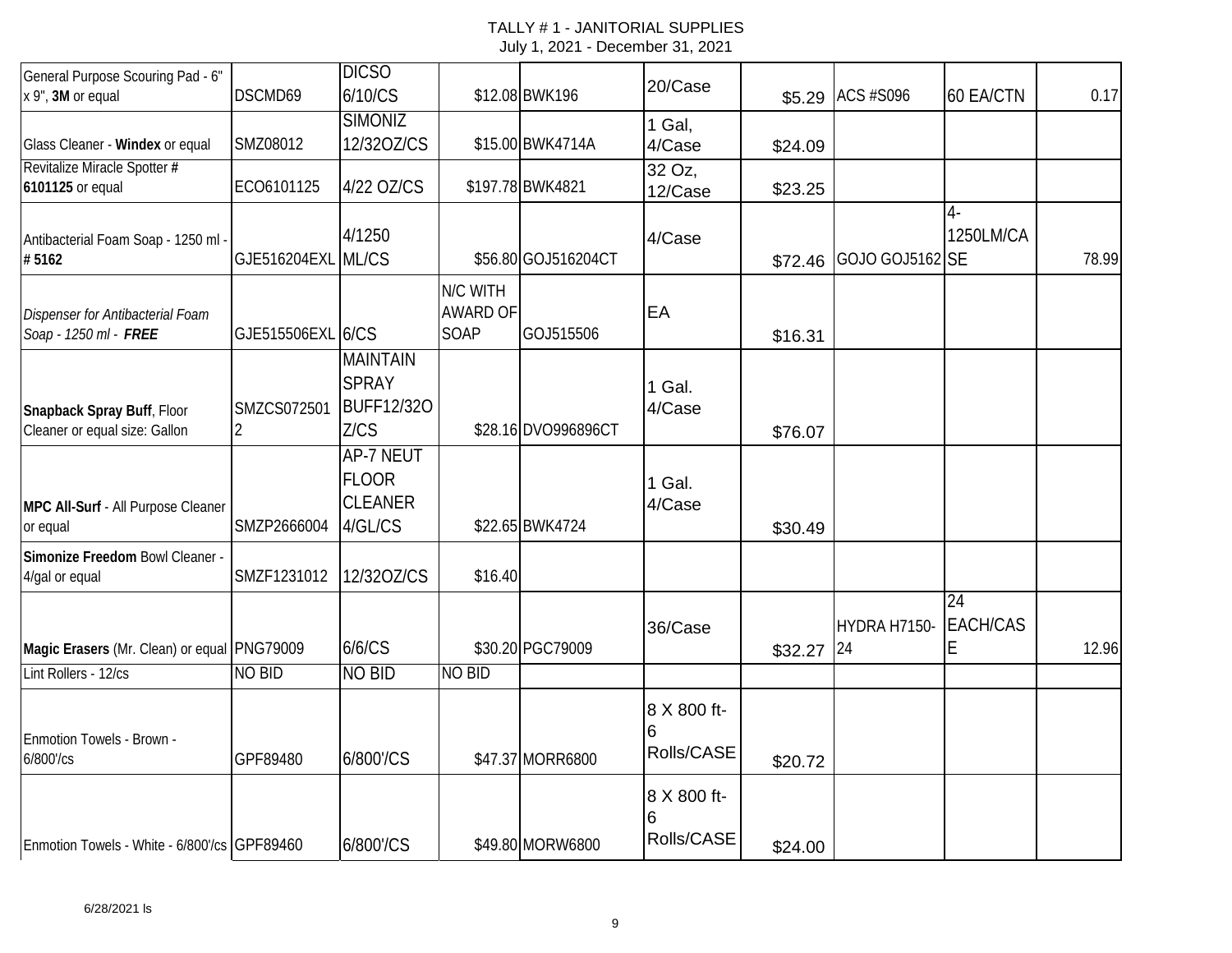| Sanitary Napkin Receptacle -<br>approx 10" x 7" x3"        | <b>IMP1102</b> | <b>EACH</b> | \$14.80 H-3454      | per case |               | \$53.90 IMPACT #1102 EACH |          | 12.04 |
|------------------------------------------------------------|----------------|-------------|---------------------|----------|---------------|---------------------------|----------|-------|
| Sanitary Napkin Receptacle Liner -<br>10" x 7" x3", 500/cs | <b>HSP260</b>  | 500/CS      | \$14.70 IMP25025088 | 500/Case | \$19.09 KL260 | HOSPECO                   | 500/CASE | 13.79 |
|                                                            |                |             |                     |          |               |                           |          |       |
| MINIMUM ORDER TO AVOID SHIPPING<br><b>FEES</b>             | \$250          |             |                     |          |               | \$50.00                   |          |       |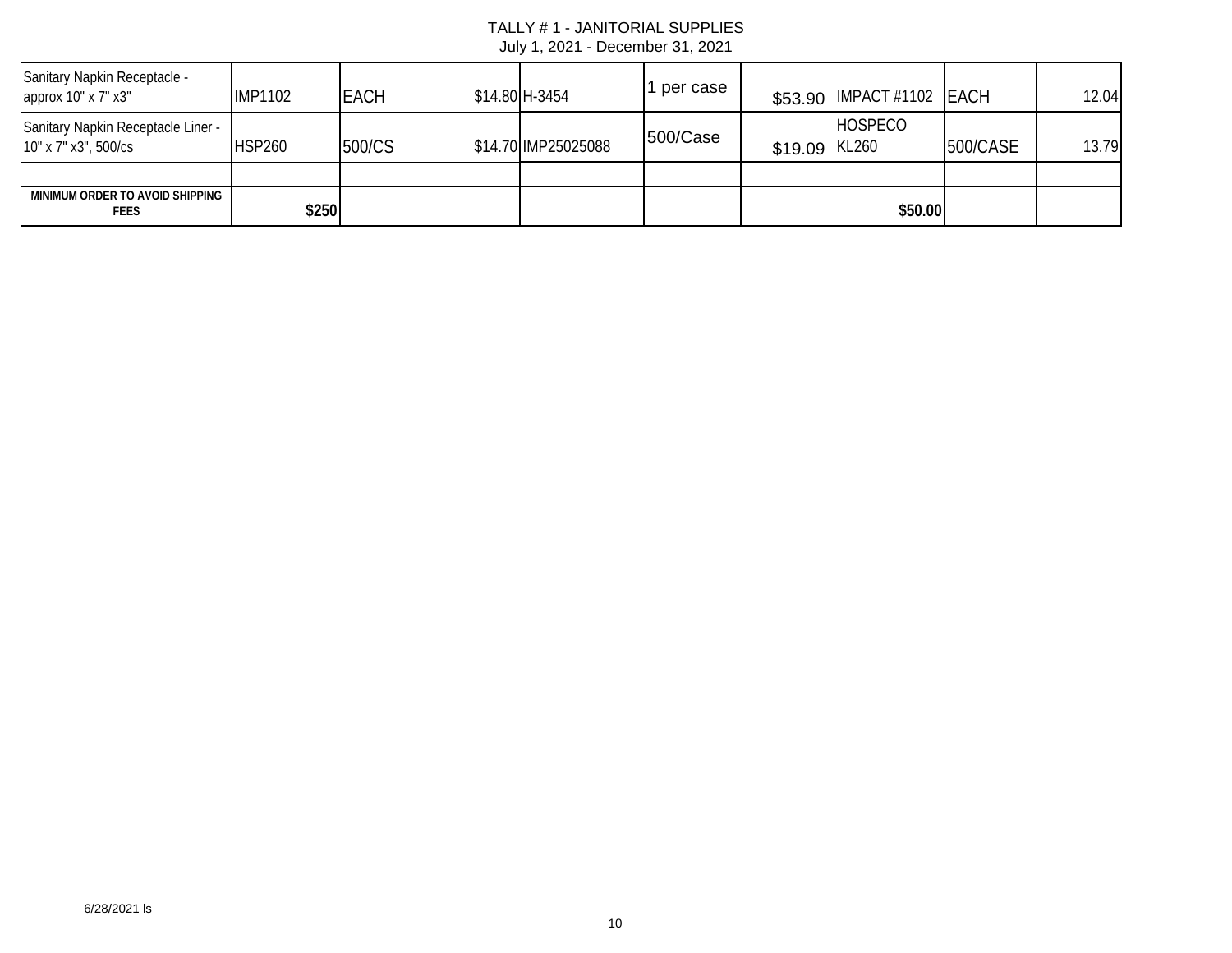# TALLY# 2 - FOOD SERVICE SUPPLIES

July 1, 2021 - December 31, 2021

|                                            |                        | <b>HILL &amp; MARKES</b>  |                |                    | <b>DIGITAL DOLPHIN PRODUCTS</b> |                |                              | <b>NYSID</b>              |                   |  |  |
|--------------------------------------------|------------------------|---------------------------|----------------|--------------------|---------------------------------|----------------|------------------------------|---------------------------|-------------------|--|--|
| <b>ITEM</b>                                | <b>ITEM NUMBER</b>     | <b>NUMBER PER</b><br>CASE | PRICE PER CASE | <b>ITEM NUMBER</b> | NUMBER PER<br>CASE              | PRICE PER CASE | <b>ITEM</b><br><b>NUMBER</b> | <b>NUMBER</b><br>PER CASE | PRICE PER<br>CASE |  |  |
| All-Purpose Liquid Cleaner - gal           | SMZP2666004            | 4/GL/CS                   |                | \$22.65 BWK4724    |                                 | \$30.49        |                              |                           |                   |  |  |
| Aluminum Foil 18" x 500'                   | <b>WES294</b>          | <b>ROLL</b>               |                | \$14.18 BWK7114    |                                 | \$45.47        |                              |                           |                   |  |  |
| <b>Apron Plastic</b>                       | ISL250021              | 5/100/CS                  | \$34.80        | ATL2PE2V           | 500                             | \$159.47       |                              |                           |                   |  |  |
| Bib Apron - Clear Vinyl - 45x36 - 12/pkg   | <b>NO BID</b>          | <b>NO BID</b>             | <b>NO BID</b>  |                    |                                 |                |                              |                           |                   |  |  |
| Bags -10# Elephant                         | DUO71010               | 400/BL                    | \$21.00        |                    |                                 |                |                              |                           |                   |  |  |
| Bags -10# Brown                            | DUO80985               | 500/BL                    |                | \$15.06 BAGGK1050  | 500                             | \$13.77        |                              |                           |                   |  |  |
| Bags - 8# Brown Paper                      | DUO80984               | 500/BL                    |                | \$14.88 BAGGK8500  | 500                             | \$16.48        |                              |                           |                   |  |  |
| Bags - 6# White - waxed                    | PPC300296              | 1000/CS                   | \$55.05        |                    |                                 |                |                              |                           |                   |  |  |
| Bags - 6# White                            | DUO81223               | 500/BL                    |                | \$15.24 BAGGW650   | 500                             | \$19.77        |                              |                           |                   |  |  |
| Bags - 6# Brown                            | DUO80983               | 500/BL                    |                | \$12.88 BAGGK6500  | 500                             | \$14.08        |                              |                           |                   |  |  |
| Bags - 3# Brown Paper                      | DUO18403               | 500/BL                    | \$9.53         |                    |                                 |                |                              |                           |                   |  |  |
| Bags - 4# Brown Paper                      | DUO81007               | 500/BL                    | \$7.61         | BAGGK4500          | 500                             | \$11.30        |                              |                           |                   |  |  |
|                                            | FORCRHD3340            |                           |                | IBSVALH334         | 250                             |                |                              |                           |                   |  |  |
| Garbage Bags - 30-33 gal - Heavy           | H                      | 500/CS                    | \$38.15        |                    |                                 | \$24.46        | D4366                        | 250/CS                    | 27.86             |  |  |
|                                            | HIMZ8648WKR0 MIC BLACK | 43X4822                   |                | <b>BWK518</b>      | 100                             |                |                              |                           |                   |  |  |
| Garbage Bags - 56 gal - Black - Heavy Duty |                        | 150/CS                    | \$27.35        |                    |                                 | \$30.15 D4368  |                              | 100/CS                    | 34.18             |  |  |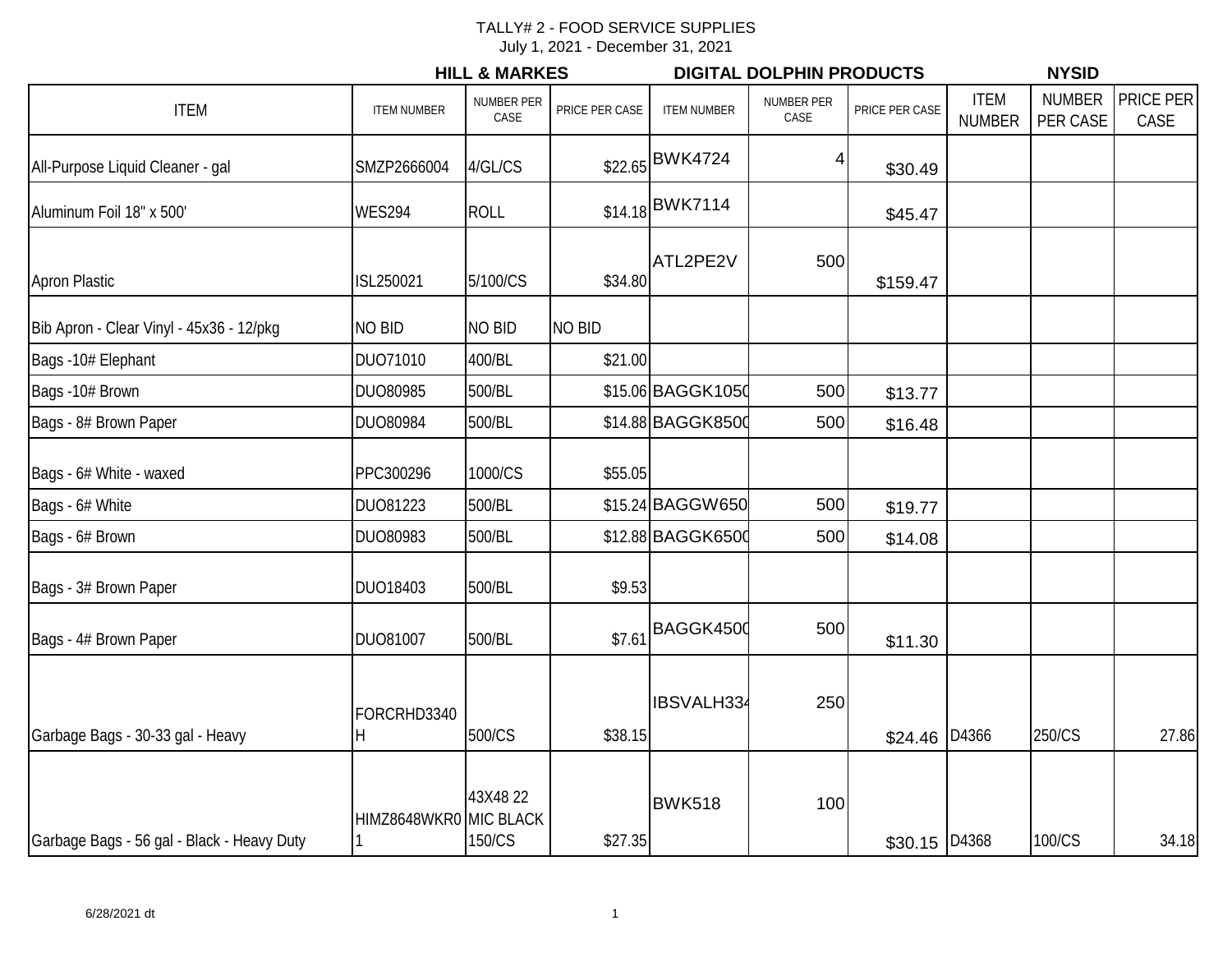|                                                                  |                    | 43X4812<br><b>MIC</b>             |               | <b>BWK532</b>         | 100  |               |       |        |       |
|------------------------------------------------------------------|--------------------|-----------------------------------|---------------|-----------------------|------|---------------|-------|--------|-------|
| Garbage Bags - 56 gal - Clear - Heavy Duty                       | <b>HIMP434812N</b> | 200/CS                            | \$19.84       |                       |      | \$33.20 D4367 |       | 100/CS | 50.45 |
|                                                                  |                    |                                   |               |                       |      |               |       |        |       |
| Grocery Bags - 11.5 x 5.5x 22 - black - 1/6 T-Sak                | <b>NO BID</b>      | <b>NO BID</b>                     | <b>NO BID</b> |                       |      |               |       |        |       |
| Poly Bags - 6 x 3 x 15                                           | FOR110NP           | 1000/CS                           | \$15.75       |                       |      |               |       |        |       |
| Poly Bags - 10 x 18 x 24                                         | FOR152NPH          | 10X8X24<br>500/CS                 | \$30.23       |                       |      |               |       |        |       |
| Sandwich Bags - #130 wax                                         | PPC300404          | 6/1000/CS                         | \$76.40       |                       |      |               |       |        |       |
| Sandwich Bags - plastic                                          | ROYZBS66           | 6.5X6<br><b>ZIPLOCK</b><br>500/CS | \$8.15        |                       |      |               |       |        |       |
| Zip Lock Bags - gallon                                           | ISL210912          | 1000/CS                           |               | \$43.30 BWK1GALB      | 250  | \$17.72       |       |        |       |
| <b>Banquet Paper</b>                                             | <b>ROYTCD</b>      | 40" X 300"<br><b>ROLL</b>         | \$17.65       | TBLI4010WI40"'x 1000' |      | \$11.37       |       |        |       |
| Bleach - gal                                                     | CLX30966           | 3/121<br>OZ/CS                    |               | $$17.10$ KIKBLEACH    | 6    | \$18.48       | D4726 | 4gl/cs | 28.36 |
| Bowl - 5 oz                                                      | PACTYH10004        | 1250/CS                           |               | \$21.00 BWKBOWL       | 1000 | \$24.53       |       |        |       |
| Bowl - Styrofoam -10 oz                                          | <b>DRT10B20</b>    | 20/50/CS                          |               | \$60.59 DCC10B20      | 1000 | \$80.55       |       |        |       |
| Bowl Lid -10 oz                                                  | DRT20JL            | 10/100/CS                         |               | \$34.40 DCC12CLR      | 1000 | \$51.73       |       |        |       |
| <b>Bowl - 12 oz</b>                                              | DRT12BWWCR         | 1000/CS                           |               | \$31.09 BWKBOWL       | 1000 | \$32.66       |       |        |       |
| Chlorine Sanitizer Test Strip Kit                                | NO BID             | NO BID                            | <b>NO BID</b> |                       |      |               |       |        |       |
| Coffee Filters - 18 x 7.5 - 3 gal - #<br>BUNU318X7252CS or equal | <b>NO BID</b>      | <b>NO BID</b>                     | <b>NO BID</b> |                       |      |               |       |        |       |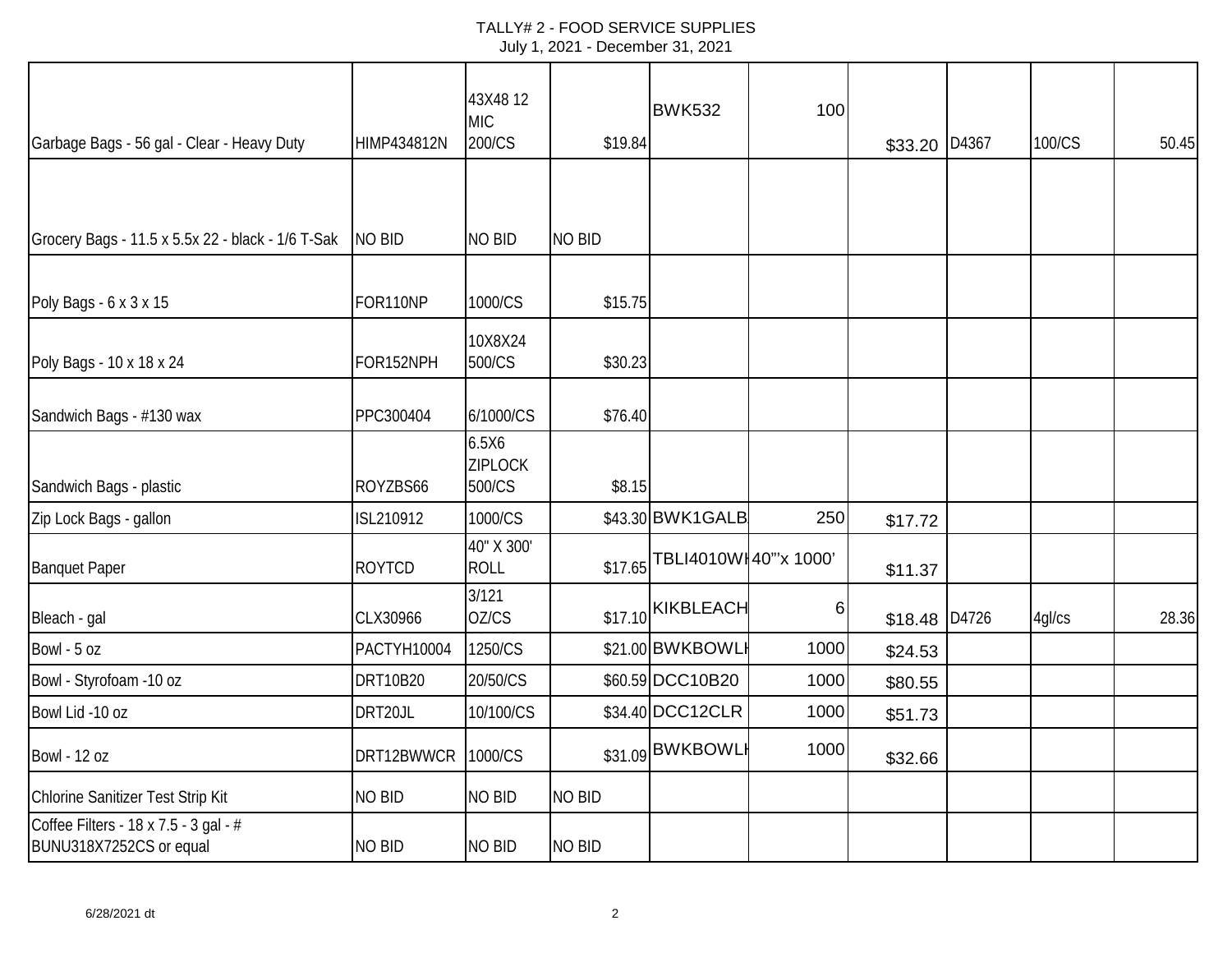| Comet All Purpose Bleach Spray - 32 oz             | <b>PNG02287</b> | 8/32 OZ/CS                       | \$47.30 | <b>PGC02287C</b>  | 8    | \$49.32 |  |  |
|----------------------------------------------------|-----------------|----------------------------------|---------|-------------------|------|---------|--|--|
| Container - Styrofoam - Hinged - approx. 9 x 9 x 3 | GEN200VW        | 200/CS                           |         | \$24.12 BWK0101   | 200  | \$27.25 |  |  |
| Container - Styrofoam - Hinged - approx. 6 x 6 x 3 | GEN22500        | 500/CS                           |         | \$30.20 BWK0109   | 500  | \$35.82 |  |  |
| Cotton Cloth - approx. 16" x 18"                   | HSP34025        | 25 LB<br><b>APPROX</b><br>180/CS | \$35.98 |                   |      |         |  |  |
| Cream Cleanser - qt                                | SMZG1325012     | OZ/CS NS 2-                      |         | \$19.92 CLO30613  | 8    | \$28.56 |  |  |
| Cup - Foam - squat - 4 oz                          | DRT4J6          | 20/50/CS                         |         | \$32.61 DCC4J6    | 1000 | \$40.78 |  |  |
| Cup Lid - Foam - squat - 4 oz                      | DRT6JL          | 10/100/CS                        |         | \$20.00 DCC4JL    | 1000 | \$23.31 |  |  |
| Cup - Foam - squat - 8 oz                          | DRT8SJ20        | 20/50/CS                         |         | \$58.27 DCC8SJ20  | 1000 | \$77.47 |  |  |
| Cup Lid - Foam - squat - 8 oz                      | DRT20JL         | 10/100/CS                        |         | \$34.40 DCC20RL   | 500  | \$37.77 |  |  |
| Cup - Hot/Cold, 8 oz - want DC8J8                  | DRT8J8          | 25/40/CS                         |         | \$30.54 DCC8J8    | 1000 | \$33.32 |  |  |
| Cup Lid - Hot/Cold, 8 oz                           | DRT8JL          | 10/100/CS                        |         | \$20.49 DCC8JL    | 1000 | \$25.60 |  |  |
| Cup - Hot/Cold, 14-16 oz                           | DRT16J16        | 25/40/CS                         |         | \$62.56 DCC16J16  | 1000 | \$67.96 |  |  |
| Cup Lid - Hot/Cold, 14-16 oz                       | DRT16SJ         | 1000/CS                          |         | \$28.02 DCC16SL   | 1000 | \$34.57 |  |  |
| Cup - Paper - 1 oz                                 | <b>GENF100</b>  | 20/250/CS                        |         | \$39.30 SCC100    | 5000 | \$90.94 |  |  |
| Cup - Plastic - 1 oz                               | SLOP100N        | <b>PLASTIC</b><br>10/250/CS      | \$23.21 | DCC100PC          | 2500 | \$31.67 |  |  |
| Cup - Souffle - 2 oz                               | <b>SLOB200</b>  | 10/250/CS                        |         | \$33.16 BWKPRTN2  | 2500 | \$29.14 |  |  |
| Cup Lid - Souffle - 2 oz                           | SLOPL2          | 25/100/CS                        |         | \$22.76 BWKPRTLID | 2500 | \$31.03 |  |  |
|                                                    |                 |                                  |         |                   |      |         |  |  |
| Cupcake Liner Papers                               | REYTW550        | 10,000/CS                        | \$63.04 |                   |      |         |  |  |
| Deli Container - clear w/lid - 12 oz - rectangular | DRTCH12DEF      | 200/CS                           |         | \$28.09 PCT0CA910 | 200  | \$25.53 |  |  |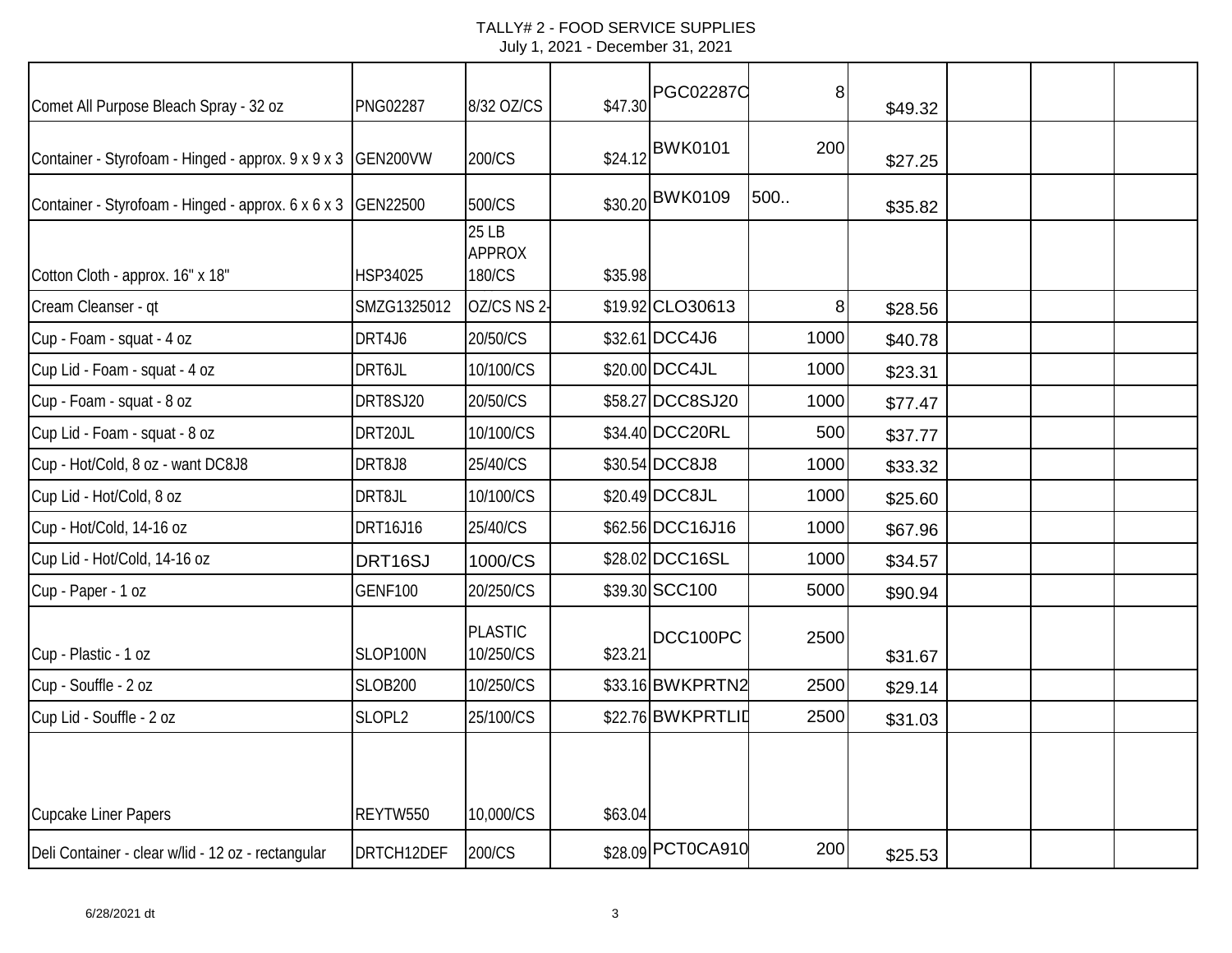| Dinex 8 oz disposable lids for 8 oz Turnbury mugs         | DIN30008775         | 1000/CS                  | \$43.05       |                       |      |         |                     |         |       |
|-----------------------------------------------------------|---------------------|--------------------------|---------------|-----------------------|------|---------|---------------------|---------|-------|
| Dawn Dish Soap - gallon                                   | SMZP2705004         | <b>PAN</b>               |               | \$16.30 PPL57446      | 4    | \$74.95 |                     |         |       |
| Dishwasher Detergent - Cascade (or equal)                 | <b>PNG40152</b>     | 6/75 OZ/CS               | \$34.33       | PGC59535C 7 boxes, 75 |      | \$59.94 | D4666 - not<br>Dawn | 4GL/CS  | 42.68 |
| <b>Excaliber Sanitizer</b>                                | <b>NO BID</b>       | <b>NO BID</b>            | <b>NO BID</b> |                       |      |         |                     |         |       |
| Film - 18" x 500'                                         | ANP7307782          | 18" X 2000'              | \$14.39       |                       |      |         |                     |         |       |
| Flash Dri equal to CX8 Rinse Drying Agent - 5 gal<br>pail | SMZC0710005         | 3 WK LEAD<br><b>TIME</b> | \$36.00       |                       |      |         |                     |         |       |
| Gloves - latex - small - for food handling                | ISL100202           | 10/100/CS                | \$94.71       | <b>BWK355SC</b>       | 1000 | \$85.25 | C3316               | 1000/cs | 48.04 |
| Gloves - latex - medium - for food handling               | ISL100204           | 10/100/CS                | \$94.71       | BWK345MC              | 1000 | \$98.34 | C3316               | 1000/cs | 48.04 |
| Gloves - latex - large - for food handling                | ISL100206           | 10/100/CS                | \$94.71       | <b>BWK345LC1</b>      | 1000 | \$98.34 | C3316               | 1000/cs | 48.04 |
| Gloves - plastic - for food handling                      | ISL10450(2-<br>8)CP | 4/500/CS                 | \$17.65       | <b>IBSGLLG2K</b>      | 2000 | \$16.94 | C3427               | 1000/cs | 11.08 |
| <b>Beard Nets</b>                                         | FDIBP400R           | 1000/CS                  | \$61.50       | BWKBC924              | 1000 | \$40.92 |                     |         |       |
| Hair Nets - about 24"                                     | FDI109HP124B<br>N   | 10/100/CS                | \$86.00       | RPPRPH100             | 100  | \$13.38 |                     |         |       |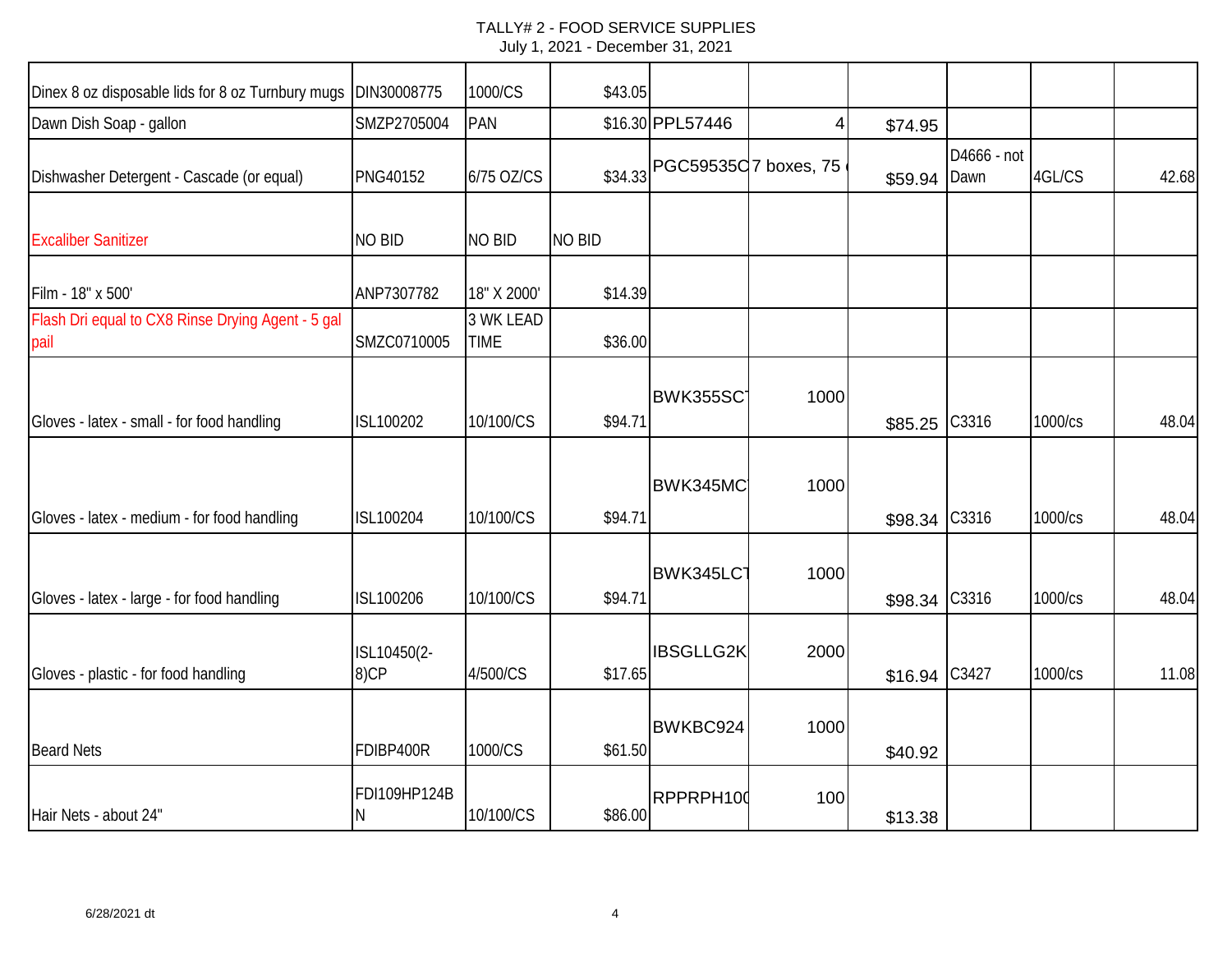| Hair Nets - larger than 24"                  | FDIHN500BR    | 144/BX 28"                    | \$11.30 |                             |          |               |       |         |       |
|----------------------------------------------|---------------|-------------------------------|---------|-----------------------------|----------|---------------|-------|---------|-------|
| Heavy Duty Floor Cleaner (liquid)            | SMZB0320004   | 4/GL/CS                       | \$16.44 | DVOCBD54                    | 4        | \$31.96       | D4501 | 4GL/CS  | 44.04 |
| Ice Bags - Empty - 5 lb                      | FOR127NPEXH   | 8X4X18<br>POLY BAG<br>1000/CS | \$42.50 |                             |          |               |       |         |       |
| Laundry Detergent - liquid                   | SMZW4200004   | 4/GL/CS                       | \$19.32 |                             |          |               | D4667 | 6GL/CS  | 42.18 |
| Laundry Detergent - powder                   | SMZC0597050   | 50# BOX                       |         | \$21.40 BWK340LP 18 lb pail |          | \$15.79       |       |         |       |
| Lime Away                                    | SMZL2125004   | 4/GL/CS                       | \$22.00 | <b>RAC87000C</b>            | $6 \mid$ | \$29.88       |       |         |       |
| Napkins - 1 ply                              | MORD712       | 20/400/CS                     | \$19.50 | <b>BWK8317W</b>             | 4000     | \$18.02       | B2913 | 6000/cs | 36.28 |
| Pan Liners - 16.375" x 24.375"               | PPC030001     | 1000/CS                       | \$32.24 | <b>BGC030001</b>            | 1000     | \$49.26       |       |         |       |
| Paper Place Mats (white)                     | <b>SNF150</b> | 1000/CS                       | \$17.60 |                             |          |               |       |         |       |
| Paper Place Mats (green)                     | SNF6025       | 1000/CS                       | \$19.66 |                             |          |               |       |         |       |
| Paper Place Mats (red)                       | SNF6005       | 1000/CS                       | \$19.66 |                             |          |               |       |         |       |
| Paper Towels - Brown - roll for Towel Master | GPF26495      | 6/1150/CS                     |         | \$51.65 BWK6256             | 6        | \$23.40       |       |         |       |
| Paper Towels - White - roll                  | CASK085       | 30/85/CS                      |         | \$18.40 BWK6272             | 30       | \$27.38       |       |         |       |
| Plastic Forks (bulk)                         | NPP406010     | 1000/CS                       |         | \$6.87 DXEFH217             | 1000     | \$26.96       | B2921 | 1000/cs | 19.00 |
| Plastic Knives (bulk)                        | NPP406017     | 1000/CS                       |         | \$6.87 DXEKH217             | 1000     | \$26.96 B2920 |       | 1000/cs | 19.00 |
| Plastic Spoons (bulk)                        | NPP406014     | 1000/CS                       |         | $$6.87$ DXESH217            | 1000     | \$26.96 B2922 |       | 1000/cs | 19.00 |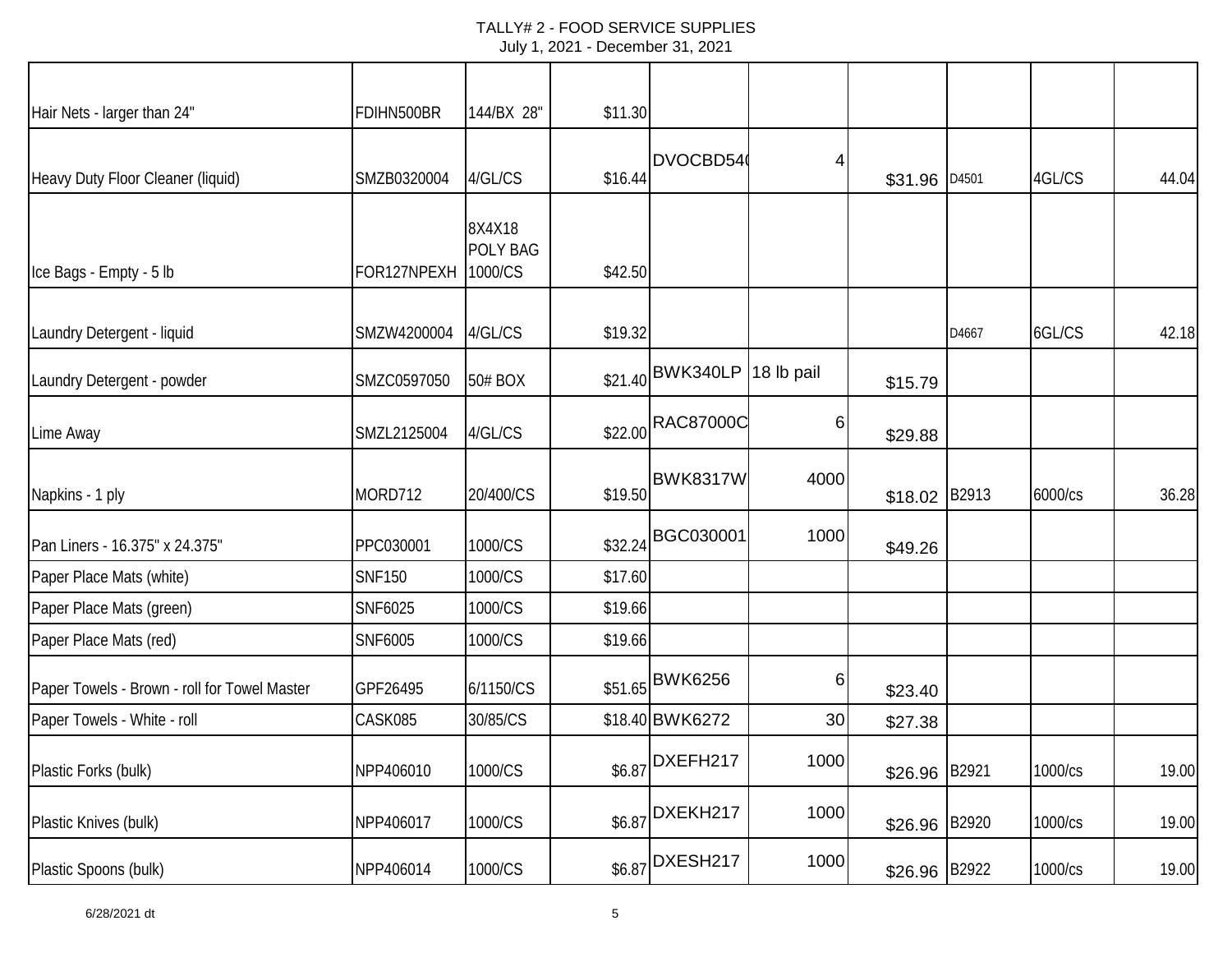| Plastic Wrap - 18" x 2,000'                             | ANP7307782          | 18" X 2000'                                    |               | \$14.39 BWK7204     |         | \$19.61 |       |       |       |
|---------------------------------------------------------|---------------------|------------------------------------------------|---------------|---------------------|---------|---------|-------|-------|-------|
| Plates - paper - 6"                                     | ASP10106            | 10/100/CS                                      |               | \$12.48 DXEDBP06V   | 100     | \$3.89  |       |       |       |
| Plates - paper - 9"                                     | ASP121005           | 12/100/CS                                      |               | \$24.48 AJMPP9GRI   | 100     | \$2.67  |       |       |       |
| Plates - styrofoam - 9"                                 | DRT9PWCR            | 4/125/CS                                       |               | \$21.75 PCT0TH100   | 500     | \$21.30 |       |       |       |
| Plates - styrofoam - 10.25"                             | PAC0TH100100<br>00Y | 540/CS                                         | \$31.50       | PCT0TH100           | 540     | \$28.75 |       |       |       |
| Powder Cleaner - qt                                     | <b>CPL4278</b>      | AJAX 24/21<br>OZ/CS                            | \$23.90       |                     |         |         |       |       |       |
| Sacks 1/6                                               | DUO80076            | 500/CS                                         | \$52.38       |                     |         |         |       |       |       |
| <b>Scotch Brite Pads</b>                                | DSCMD69             | 6/10/CS                                        | \$12.08       | MMM96CC             | 10/Pack | \$5.06  | D4701 | 60/cs | 16.86 |
| Speedball Cleaner                                       | SMZC0595012         | JININL<br><b>FORCE</b><br>12/32<br>OZ/CS NS 2- | \$18.70       | DVO958911           | 12      | \$48.94 |       |       |       |
| <b>Stainless Steel Scrubber</b>                         | <b>ROYS7756</b>     | <b>12/PK</b>                                   | \$7.05        | <b>BWK50</b>        | 12      | \$12.22 |       |       |       |
| <b>Stainless Steel Spray</b>                            | CLRCS227            | OZ/CS                                          |               | \$24.25 BWK347AC    | 12      | \$34.01 |       |       |       |
| Tray - aluminum - 3 compartment HDM                     | PACY7139TP          | 200/CS                                         | \$42.95       | DPK21035L1200 w/lid |         | \$73.36 |       |       |       |
| Water Test Strips (7347636) QUAQR                       | <b>NO BID</b>       | <b>NO BID</b>                                  | <b>NO BID</b> |                     |         |         |       |       |       |
| Wypalls x 60                                            | KIM54015            | 252/CS                                         |               | \$21.55 KCC54015    | 252     | \$21.33 |       |       |       |
| Zappers all purpose towels - blue                       | CHX8727             | 400/CS                                         | \$39.05       | BWK16BLU            | 24      | \$15.32 |       |       |       |
| 3 compartment tray with heat film (Oliver 7230-<br>6100 | OLV2103             | 600/CS                                         | \$241.62      |                     |         |         |       |       |       |